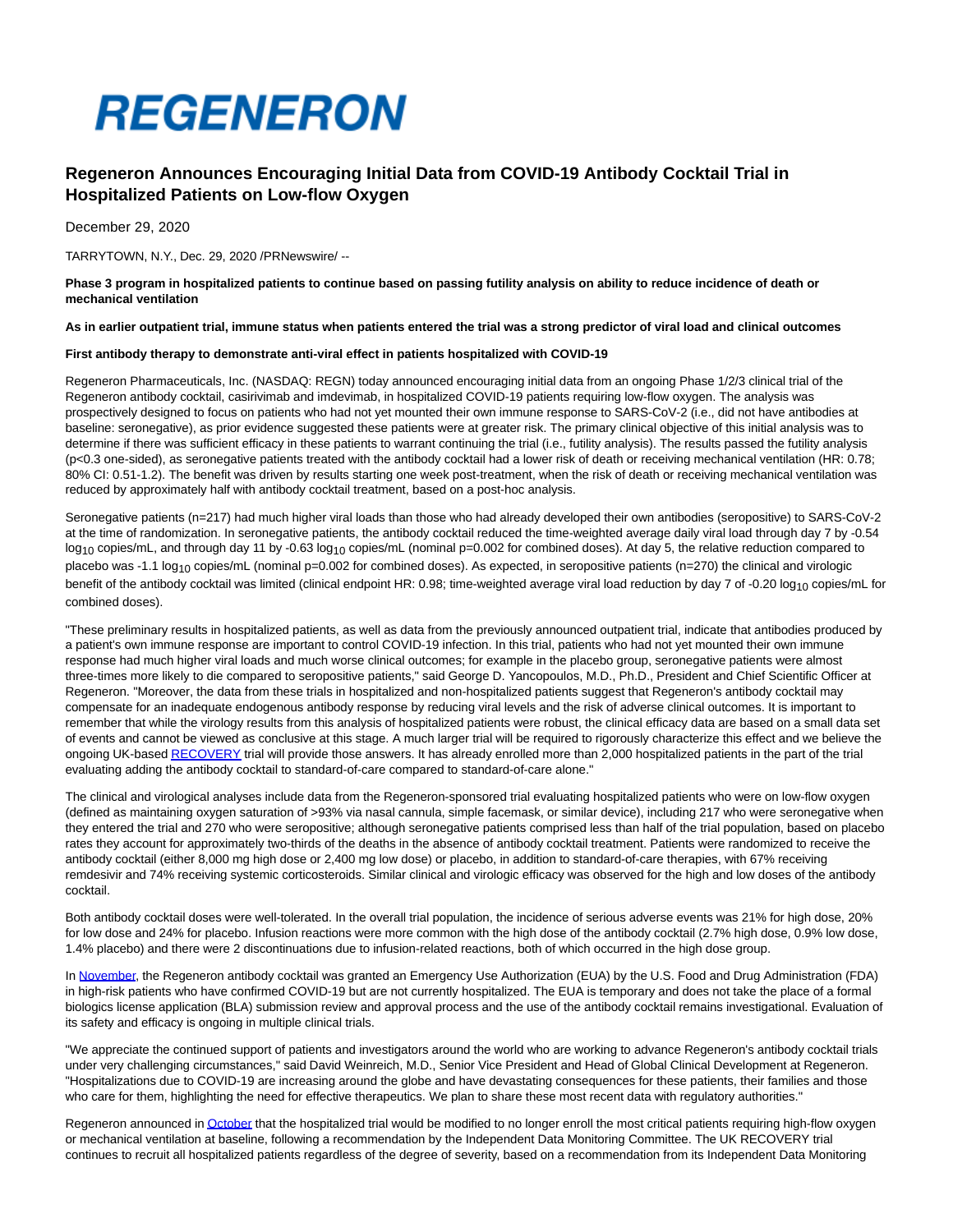#### **Committee**

In addition to the two hospitalized patient trials (company-sponsored and UK-based RECOVERY trial), the antibody cocktail is currently being studied in a Phase 3 trial for the treatment of non-hospitalized patients, and a Phase 3 trial for the prevention of COVID-19 in household contacts of infected individuals.

Under an agreement with the U.S. government, Regeneron is producing approximately 300,000 doses (2,400 mg) for outpatient use under the EUA. The company expects to complete the manufacture of these doses on schedule in January 2021 and is in discussions with the U.S. government regarding additional doses.

In the U.S., outside of clinical trials casirivimab and imdevimab are not authorized for use in patients who are hospitalized or require oxygen therapy due to COVID-19, or for people currently using chronic oxygen therapy because of an underlying comorbidity who require an increase in baseline oxygen flow rate due to COVID-19.

#### **About the Regeneron Trial in Hospitalized Patients**

The analysis includes patients enrolled in the Phase 1/2 portions of the trial, which was designed to evaluate clinical outcomes, safety and anti-viral activity with the casirivimab and imdevimab antibody cocktail for COVID-19. Patients were randomized 1:1:1 to receive a one-time infusion of 8,000 mg of the antibody cocktail (high dose), 2,400 mg of the antibody cocktail (low dose) or placebo. All patients entering the trial were hospitalized with laboratory-confirmed COVID-19 requiring low-flow oxygen, and all received other background standard-of-care as required.

All patients were characterized for their serology at baseline: approximately 50% of patients were seropositive, 40% were seronegative and 10% were categorized as "other" due to unclear or unknown serology status. Approximately 24% were Hispanic and 14% were African American. On average, patients were 62 years of age. In total, 53% of participants were male and 47% were female.

#### **About Regeneron Antibody Cocktail**

Casirivimab and imdevimab is a cocktail of two monoclonal antibodies (also known as REGN10933 and REGN10987, respectively) and was designed specifically to block infectivity of SARS-CoV-2, the virus that causes COVID-19.

On [November 21, 2020,](https://c212.net/c/link/?t=0&l=en&o=3023456-1&h=2499589342&u=https%3A%2F%2Finvestor.regeneron.com%2Fnews-releases%2Fnews-release-details%2Fregenerons-regen-cov2-first-antibody-cocktail-covid-19-receive&a=November+21%2C+2020) the casirivimab and imdevimab antibody combination received EUA from the FDA for the treatment of mild to moderate COVID-19 in adults, as well as in pediatric patients at least 12 years of age and weighing at least 40 kg, who have received positive results of direct SARS-CoV-2 viral testing and are at high risk for progressing to severe COVID-19 and/or hospitalization. The clinical evidence from Regeneron's outpatient trial suggests that monoclonal antibodies such as casirivimab and imdevimab have the greatest benefit when given early after diagnosis and in patients who are seronegative and/or who have high viral load. The criteria for 'high-risk' patients are described in the **Fact Sheet for Healthcare** Providers.

To develop this novel medicine, Regeneron scientists evaluated thousands of fully-human antibodies produced by the company's VelocImmune® mice, which have been genetically modified to have a human immune system, as well as antibodies identified from humans who have recovered from COVID-19. The two potent, virus-neutralizing antibodies that form the cocktail bind non-competitively to the critical receptor binding domain of the virus's spike protein, which diminishes the ability of mutant viruses to escape treatment and protects against spike variants that have arisen in the human population, as detailed in [Science](https://c212.net/c/link/?t=0&l=en&o=3023456-1&h=1407999067&u=https%3A%2F%2Finvestor.regeneron.com%2Fnews-releases%2Fnews-release-details%2Ftwo-science-publications-highlight-potential-regn-cov2-anti&a=Science).

The development and manufacturing of the antibody cocktail has been funded in part with federal funds from the Biomedical Advanced Research and Development Authority (BARDA), part of the U.S. Department of Health and Human Services (HHS), Office of the Assistant Secretary for Preparedness and Response, under OT number: HHSO100201700020C. Regeneron continues to increase in-house production of casirivimab and imdevimab, and the company has [partnered w](https://c212.net/c/link/?t=0&l=en&o=3023456-1&h=1230777079&u=https%3A%2F%2Finvestor.regeneron.com%2Fnews-releases%2Fnews-release-details%2Fregeneron-and-roche-collaborate-significantly-increase-global&a=partnered)ith Roche to increase the global supply beginning in 2021. If the therapy proves safe and effective in clinical trials and regulatory approvals are granted, Regeneron will manufacture and distribute it in the U.S. and Roche will develop, manufacture and distribute it outside the U.S. Once both companies are at full manufacturing capacity in 2021, there are expected to be at least 2 million treatment doses available annually.

#### **AUTHORIZED USE AND IMPORTANT SAFETY INFORMATION**

#### **Authorized Emergency Use**

Casirivimab and imdevimab injection is an investigational combination therapy and has been authorized by FDA for the emergency use described above. Casirivimab and imdevimab injection is not FDA approved for any use. Safety and effectiveness of casirivimab and imdevimab injection have not yet been established for the treatment of COVID-19.

This authorized use is only for the duration of the declaration that circumstances exist justifying the authorization of the emergency use under section 564 (b)(1) of the Act, 21 U.S.C. § 360bbb-3(b) (1), unless the authorization is terminated or revoked sooner.

#### **Limitations of Authorized Use**

-- Casirivimab and imdevimab injection is not authorized for use in patients:

- who are hospitalized due to COVID-19, OR
- who require oxygen therapy due to COVID-19, OR
- who require an increase in baseline oxygen flow rate due to COVID-19 in those on chronic oxygen therapy due to underlying non-COVID-19 related comorbidity.

-- Benefit of treatment with casirivimab and imdevimab injection has not been observed in patients hospitalized due to COVID-19. Monoclonal antibodies, such as casirivimab and imdevimab, may be associated with worse clinical outcomes when administered to hospitalized patients requiring high flow oxygen or mechanical ventilation with COVID-19.

#### **Definition of High-Risk Patients**

High-risk is defined as patients who meet at least one of the following criteria: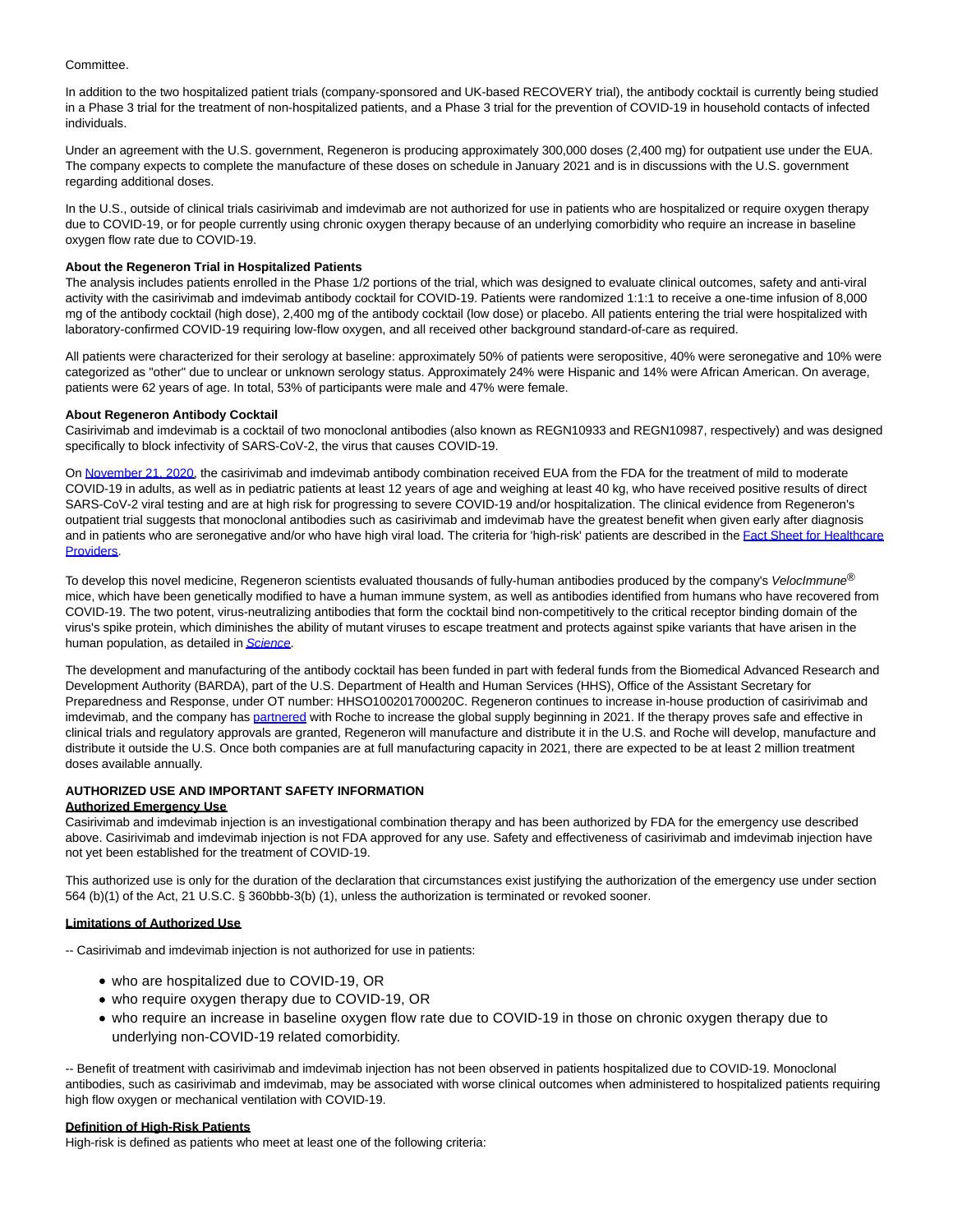- -- Have a body mass index (BMI) ≥35
- -- Have chronic kidney disease
- -- Have diabetes
- -- Have immunosuppressive disease
- -- Are currently receiving immunosuppressive treatment
- -- Are ≥65 years of age
- -- Are ≥55 years of age AND have
	- cardiovascular disease, OR
	- hypertension, OR
	- chronic obstructive pulmonary disease/other chronic respiratory disease.
- -- Are 12 17 years of age AND have
	- BMI ≥85th percentile for their age and gender based on CDC growth charts, OR
	- sickle cell disease, OR
	- congenital or acquired heart disease, ORo neurodevelopmental disorders, for example, cerebral palsy, OR
	- a medical-related technological dependence, for example, tracheostomy, gastrostomy, or positive pressure ventilation (not related to COVID-19), OR
	- asthma, reactive airway or other chronic respiratory disease that requires daily medication for control.

## **Warnings and Precautions:**

- **Hypersensitivity Including Anaphylaxis and Infusion-Related Reactions:** There is a potential for serious hypersensitivity reaction, including anaphylaxis, with administration of casirivimab and imdevimab injection. If signs or symptoms of a clinically significant hypersensitivity reaction or anaphylaxis occur, immediately discontinue administration and initiate appropriate medications and/or supportive therapy. Infusion-related reactions have been observed with administration of casirivimab and imdevimab injection. Signs and symptoms of infusion related reactions may include fever, chills, nausea, headache, bronchospasm, hypotension, angioedema, throat irritation, rash including urticaria, pruritus, myalgia, and/or dizziness. If an infusion-related reaction occurs, consider slowing or stopping the infusion and administer appropriate medications and/or supportive care.
- **Limitations of Benefit and Potential for Risk in Patients with Severe COVID-19:** Benefit of treatment with casirivimab and imdevimab injection has not been observed in patients hospitalized due to COVID-19. Monoclonal antibodies, such as casirivimab and imdevimab, may be associated with worse clinical outcomes when administered to hospitalized patients requiring high flow oxygen or mechanical ventilation with COVID-19. Therefore, casirivimab and imdevimab injection is not authorized for use in who are hospitalized due to COVID-19, OR who require oxygen therapy due to COVID-19, OR who require an increase in baseline oxygen flow rate due to COVID-19 in those on chronic oxygen therapy due to underlying non-COVID-19 related comorbidity.

# **Adverse Reactions:**

Serious adverse events (SAEs) were reported in 4 (1.6%) patients in the casirivimab and imdevimab injection 2,400 mg group, 2 (0.8%) patients in casirivimab and imdevimab injection 8,000 mg group and 6 (2.3%) patients in the placebo group. None of the SAEs were considered to be related to study drug. SAEs that were reported as Grade 3 or 4 adverse events were pneumonia, hyperglycemia, nausea and vomiting (2,400 mg casirivimab and imdevimab injection), intestinal obstruction and dyspnea (8,000 mg casirivimab and imdevimab injection) and COVID-19, pneumonia and hypoxia (placebo). Casirivimab and imdevimab injection are not authorized at the 8,000 mg dose (4,000 mg casirivimab and 4,000 mg imdevimab).

**Patient Monitoring Recommendations**: Clinically monitor patients during infusion and observe patients for at least 1 hour after infusion is complete.

## **Use in Specific Populations:**

- **Pregnancy:** There is currently limited clinical experience in the use of casirivimab and imdevimab injection in COVID-19 patients who are pregnant. Casirivimab and imdevimab injection therapy should be used during pregnancy only if the potential benefit justifies the potential risk for the mother and the fetus.
- **Nursing Mothers:** There is currently no clinical experience in use of casirivimab and imdevimab injection in COVID-19 patients who are breastfeeding. The development and health benefits of breastfeeding should be considered along with the mother's clinical need for casirivimab and imdevimab injection and any potential adverse effects on the breastfed child from casirivimab and imdevimab injection or from the underlying maternal condition.

#### **About Regeneron**

Regeneron (NASDAQ: REGN) is a leading biotechnology company that invents life-transforming medicines for people with serious diseases. Founded and led for over 30 years by physician-scientists, our unique ability to repeatedly and consistently translate science into medicine has led to eight FDA-approved treatments and numerous product candidates in development, all of which were homegrown in our laboratories. Our medicines and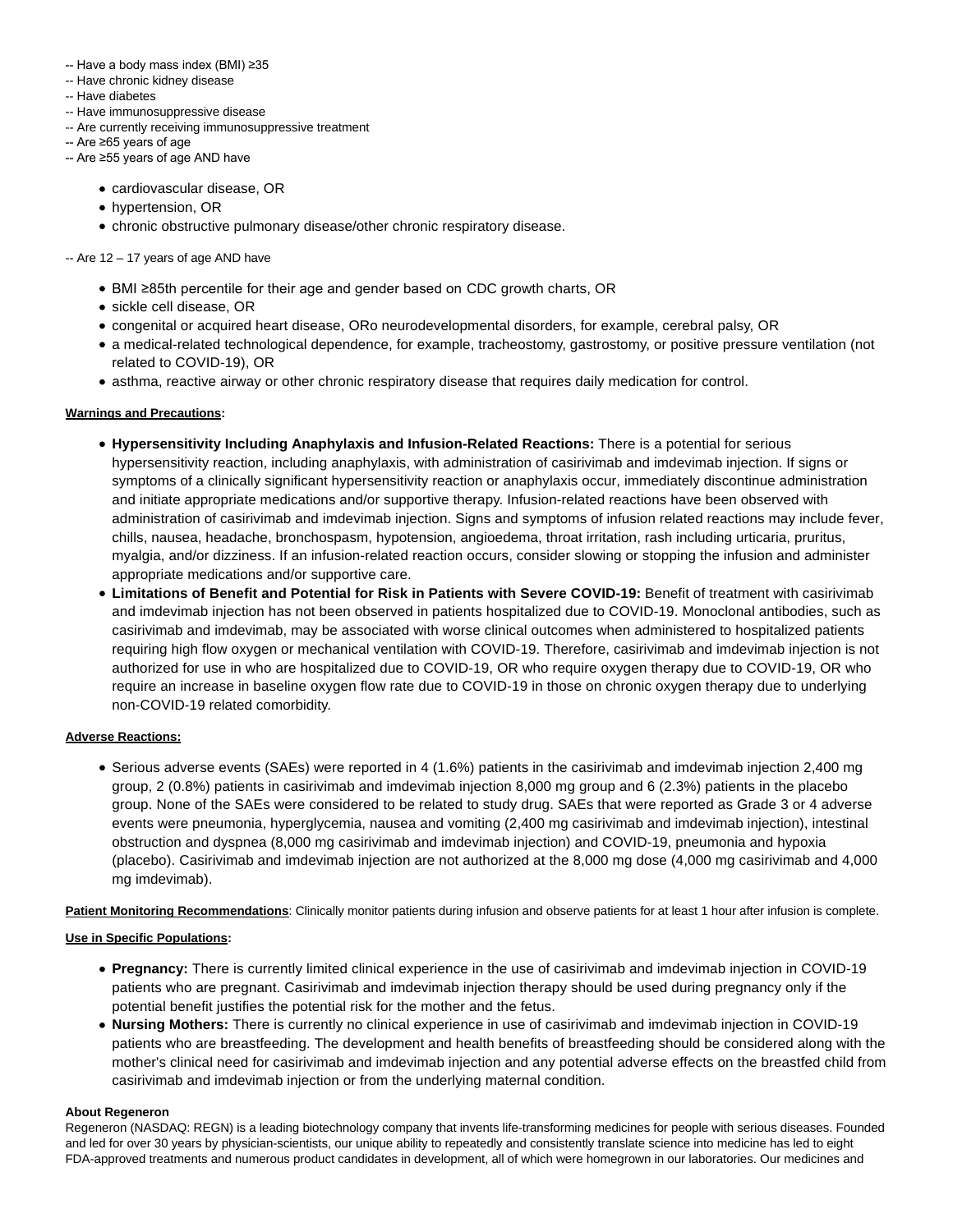pipeline are designed to help patients with eye diseases, allergic and inflammatory diseases, cancer, cardiovascular and metabolic diseases, pain, infectious diseases and rare diseases.

Regeneron is accelerating and improving the traditional drug development process through our proprietary VelociSuite® technologies, such as VelocImmune, which uses unique genetically-humanized mice to produce optimized fully-human antibodies and bispecific antibodies, and through ambitious research initiatives such as the Regeneron Genetics Center, which is conducting one of the largest genetics sequencing efforts in the world.

For additional information about the company, please visi[t www.regeneron.com o](https://c212.net/c/link/?t=0&l=en&o=3023456-1&h=242637103&u=http%3A%2F%2Fwww.regeneron.com%2F&a=www.regeneron.com)r follow @Regeneron on Twitter.

#### **Forward-Looking Statements and Use of Digital Media**

This press release includes forward-looking statements that involve risks and uncertainties relating to future events and the future performance of Regeneron Pharmaceuticals, Inc. ("Regeneron" or the "Company"), and actual events or results may differ materially from these forward-looking statements. Words such as "anticipate," "expect," "intend," "plan," "believe," "seek," "estimate," variations of such words, and similar expressions are intended to identify such forward-looking statements, although not all forward-looking statements contain these identifying words. These statements concern, and these risks and uncertainties include, among others, the impact of SARS-CoV-2 (the virus that has caused the COVID-19 pandemic) on Regeneron's business and its employees, collaborators, and suppliers and other third parties on which Regeneron relies, Regeneron's and its collaborators' ability to continue to conduct research and clinical programs (including those discussed in this press release), Regeneron's ability to manage its supply chain, net product sales of products marketed or otherwise commercialized by Regeneron and/or its collaborators (collectively, "Regeneron's Products"), and the global economy; the nature, timing, and possible success and therapeutic applications of Regeneron's Products and product candidates and research and clinical programs now underway or planned, including without limitation the development program relating to casirivimab and imdevimab (Regeneron's investigational multi-antibody therapy for the treatment and prevention of COVID-19); how long the Emergency Use Authorization ("EUA") granted by the U.S. Food and Drug Administration (the "FDA") for casirivimab and imdevimab will remain in effect and whether the EUA is revoked by the FDA based on its determination that the underlying health emergency no longer exists or warrants such authorization or other reasons; the likelihood, timing, and scope of possible regulatory approval and commercial launch of Regeneron's product candidates (such as casirivimab and imdevimab) and new indications for Regeneron's Products; safety issues resulting from the administration of Regeneron's Products and product candidates (such as casirivimab and imdevimab) in patients, including serious complications or side effects in connection with the use of Regeneron's Products and product candidates in clinical trials (including those discussed in this press release); the ability of Regeneron to manufacture in anticipated quantities Regeneron's Products and product candidates, including casirivimab and imdevimab; the ability of Regeneron to manage supply chains for multiple products and product candidates; the ability of Regeneron's collaborators, suppliers, or other third parties (as applicable) to perform manufacturing, filling, finishing, packaging, labeling, distribution, and other steps related to Regeneron's Products and product candidates; uncertainty of market acceptance and commercial success of Regeneron's Products and product candidates and the impact of studies (whether conducted by Regeneron or others and whether mandated or voluntary), including the trials discussed in this press release, on any potential regulatory approval (including with respect to casirivimab and imdevimab) and/or the commercial success of Regeneron's Products and product candidates; determinations by regulatory and administrative governmental authorities which may delay or restrict Regeneron's ability to continue to develop or commercialize Regeneron's Products and product candidates, including without limitation casirivimab and imdevimab; ongoing regulatory obligations and oversight impacting Regeneron's Products, research and clinical programs, and business, including those relating to patient privacy; the availability and extent of reimbursement of Regeneron's Products from third-party payers, including private payer healthcare and insurance programs, health maintenance organizations, pharmacy benefit management companies, and government programs such as Medicare and Medicaid; coverage and reimbursement determinations by such payers and new policies and procedures adopted by such payers; competing drugs and product candidates that may be superior to, or more cost effective than, Regeneron's Products and product candidates; the extent to which the results from the research and development programs conducted by Regeneron and/or its collaborators may be replicated in other studies and/or lead to advancement of product candidates to clinical trials, therapeutic applications, or regulatory approval; unanticipated expenses; the costs of developing, producing, and selling products; the ability of Regeneron to meet any of its financial projections or guidance and changes to the assumptions underlying those projections or guidance; the potential for any license, collaboration, or supply agreement, including Regeneron's agreements with Sanofi, Bayer, and Teva Pharmaceutical Industries Ltd. (or their respective affiliated companies, as applicable), as well as Regeneron's collaboration with Roche relating to casirivimab and imdevimab, to be cancelled or terminated; and risks associated with intellectual property of other parties and pending or future litigation relating thereto (including without limitation the patent litigation and other related proceedings relating to EYLEA<sup>®</sup> (aflibercept) Injection, Dupixent<sup>®</sup> (dupilumab), and Praluent<sup>®</sup> (alirocumab)), other litigation and other proceedings and government investigations relating to the Company and/or its operations, the ultimate outcome of any such proceedings and investigations, and the impact any of the foregoing may have on Regeneron's business, prospects, operating results, and financial condition. A more complete description of these and other material risks can be found in Regeneron's filings with the U.S. Securities and Exchange Commission, including its Form 10-K for the year ended December 31, 2019 and its Form 10-Q for the quarterly period ended September 30, 2020. Any forward-looking statements are made based on management's current beliefs and judgment, and the reader is cautioned not to rely on any forward-looking statements made by Regeneron. Regeneron does not undertake any obligation to update (publicly or otherwise) any forward-looking statement, including without limitation any financial projection or guidance, whether as a result of new information, future events, or otherwise.

Regeneron uses its media and investor relations website and social media outlets to publish important information about the Company, including information that may be deemed material to investors. Financial and other information about Regeneron is routinely posted and is accessible on Regeneron's media and investor relations website [\(http://newsroom.regeneron.com\)](https://c212.net/c/link/?t=0&l=en&o=3023456-1&h=3868499509&u=https%3A%2F%2Fc212.net%2Fc%2Flink%2F%3Ft%3D0%26l%3Den%26o%3D3017244-1%26h%3D262630279%26u%3Dhttps%253A%252F%252Fc212.net%252Fc%252Flink%252F%253Ft%253D0%2526l%253Den%2526o%253D2849984-1%2526h%253D2726862945%2526u%253Dhttp%25253A%25252F%25252Fnewsroom.regeneron.com%25252F%2526a%253Dhttp%25253A%25252F%25252Fnewsroom.regeneron.com%26a%3Dhttp%253A%252F%252Fnewsroom.regeneron.com&a=http%3A%2F%2Fnewsroom.regeneron.com) and its Twitter feed [\(http://twitter.com/regeneron\).](https://c212.net/c/link/?t=0&l=en&o=3023456-1&h=3643970389&u=https%3A%2F%2Fc212.net%2Fc%2Flink%2F%3Ft%3D0%26l%3Den%26o%3D3017244-1%26h%3D2554083831%26u%3Dhttps%253A%252F%252Fc212.net%252Fc%252Flink%252F%253Ft%253D0%2526l%253Den%2526o%253D2849984-1%2526h%253D1110593425%2526u%253Dhttp%25253A%25252F%25252Ftwitter.com%25252Fregeneron%2526a%253Dhttp%25253A%25252F%25252Ftwitter.com%25252Fregeneron%26a%3Dhttp%253A%252F%252Ftwitter.com%252Fregeneron&a=http%3A%2F%2Ftwitter.com%2Fregeneron)

**Contacts:**

**Media Relations** [media@regeneron.com](mailto:media@regeneron.com)

**Investor Relations** Mark Hudson Tel: +1 (914) 847-3482 [mark.hudson@regeneron.com](mailto:mark.hudson@regeneron.com)